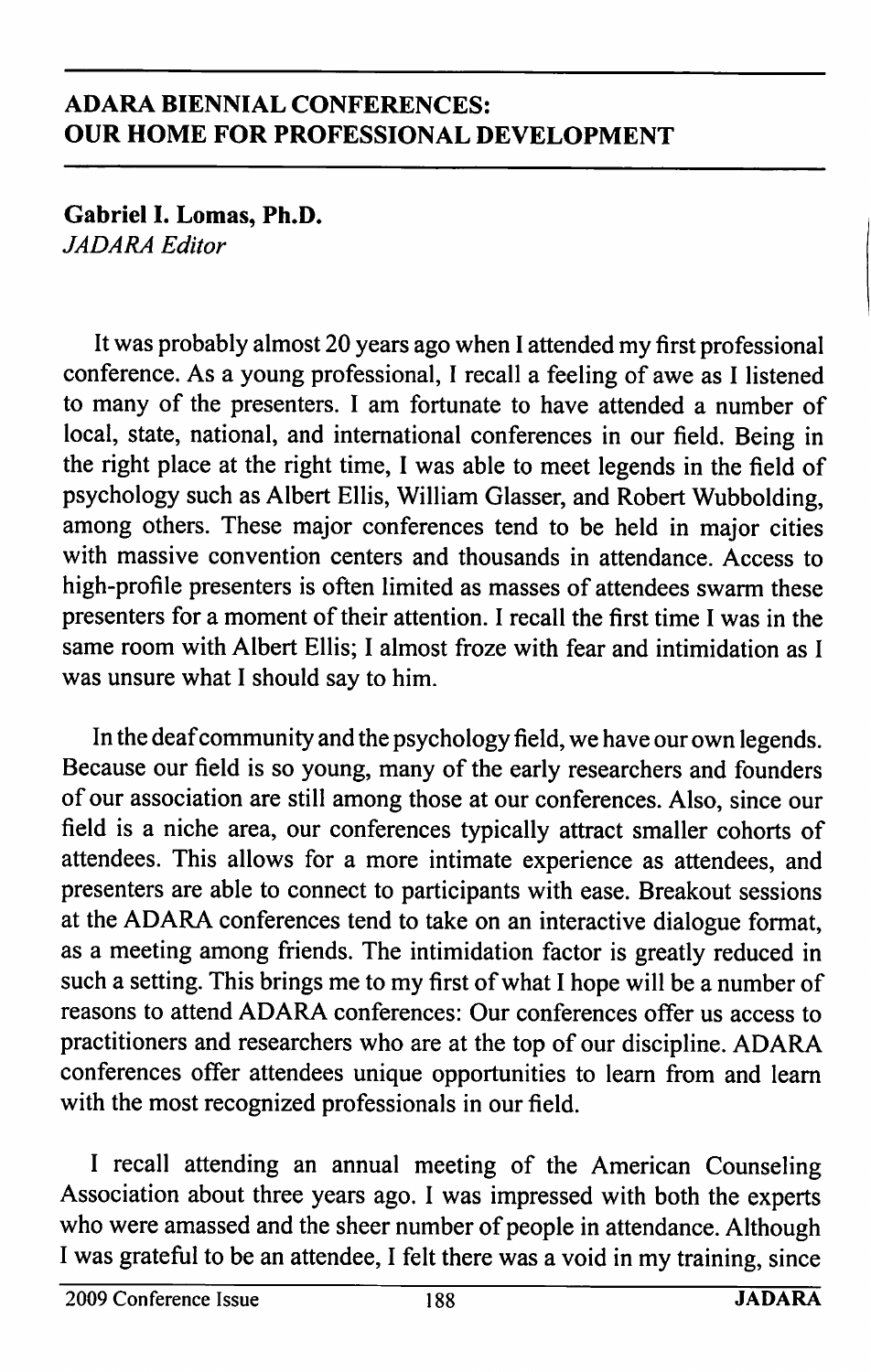there were no sessions that were specific to practicing with deaf clients. I am currently preparing a manuscript for publication in which school counselors working with deaf students were interviewed. Participants in the qualitative portion of the study indicated a number of themes in their work, including a lack of appropriate professional development opportunities.

Truly, there is a paucity of training opportunities that focus on working with deaf clients. However, each workshop at ADARA conferences offers those in attendance insight into applications with deaf clients. While other conferences may have had much to offer, they also left a lot to be desired. At ADARA conferences, I always feel like each workshop is applicable to my work and my clients. Few other conferences can offer what the ADARA conference offers. Hickson (2006) indicated that it is our obligation as professionals to remain active in our respective fields of study. Hickson also stated that conferences offer us a chance to learn from our peers, present our own research, access cutting-edge information, and develop a network of personal and professional friends. This brings me to my second reason to attend our association's biennial conference: The ADARA conference is one of only a few that provides professional development targeted to psychology and deafness. The ADARA conference closes the gap that exists with regard to training that is tailored to our needs.

Today's conferences are being offered in a number of innovative platforms. Internet-based conferences appear to be the wave of the future. Certainly, they have some obvious potential benefits such as cost savings on travel and flexibility with timing. However, they also pose a number of limitations, especially to our niche field. While web-based conferences allow attendees access to conference contents, they offer limited networking opportunities. Furthermore, they offer few opportunities to sit and listen to a group of experts in our field debate a contentious issue.

I am on a number of e-mail distribution lists. Often, professionals pose questions or comments laden with controversy. These e-mails frequently lead to online discussions and debates among those who wish to participate. While these discussions can be fruitful, they unquestionably leave much to be desired. Discussion forums that are web-based frequently lack many of the vital components of human communication. For example, it's extremely difficult to read affect or emotion in a web-based forum unless the individuals clearly identify their feelings. Sitting in as an observer at live discussion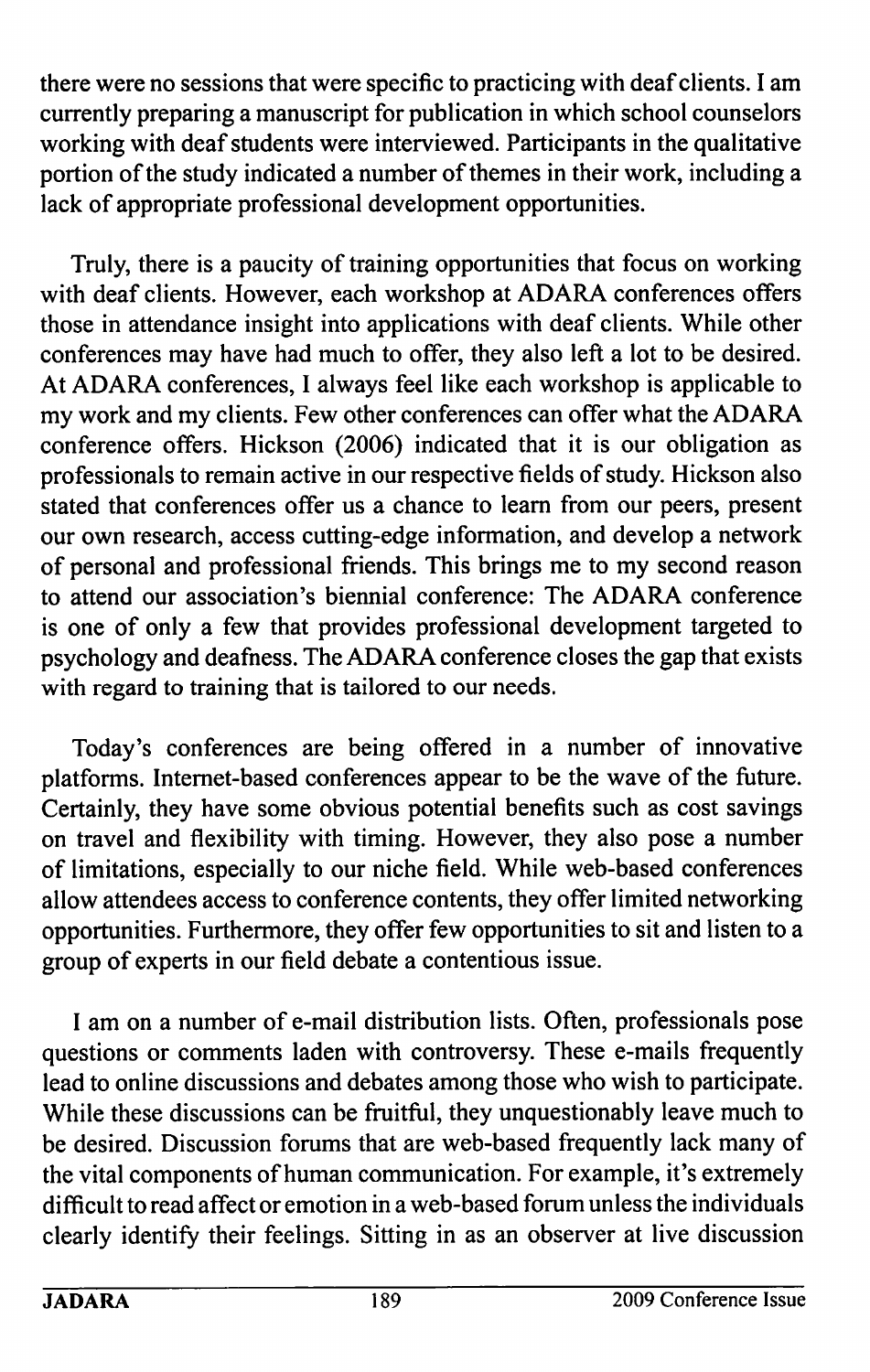forums offers participants many benefits. This brings me to a third reason to attend our biennial meetings: ADARA conferences offer attendees both formal and informal forums to observe scholars as they discuss and debate issues at the heart of our profession. Hickson (2006) stated that listening to others discuss and debate issues in a scholarly manner helps us to build enthusiasm and makes us want to be better at our respective disciplines.

Today, there are a number of specialized interest groups within the field of deafness and psychology. Some might argue that these groups are an essential component to meeting the needs of professionals in deafness. On the other hand, others might see smaller groups as a splintering or weakening of the energy in our discipline. Whatever your perspective, assembling as a large group provides a number of benefits. Our association began with just a few individuals sitting around a table and discussing the need for a professional association that addressed our needs. (If you have never read our history, see the link on our website at www.adara.org.) Without the unifying energy of a convention, our association, along with other specialized groups within our disciple, may not have formed. These smaller groups are referred to in the literature as an epistemic community (Arnold & Lee, 1974). The word epistemic comes from the Greek language and means knowledge. Networking at ADARA conferences allows us all to gather in venues large and small, sharing our knowledge with each other.

In closing, I feel compelled to offer congratulations to Doug Dittfurth, Randi Turner, and their conference committee for a job well done. The 2009 conference in San Antonio was a wonderful venue that offered attendees all of the benefits detailed above. The esteemed group of presenters shared the latest research and practice in our discipline. Contained in this issue you will find seven full-length papers contributed by presenters at our 2009 conference. Additionally, abstracts from all other presenters offer readers a taste of what was available to those in attendance. If you missed the 2009 conference, don't fret. ADARA is co-sponsoring the Breakout conference in Atlanta during the summer of 2010 and our biennial conference will be held in San Diego in April 2011. Please check the ADARA website for more information. I hope to see you at our next conference.